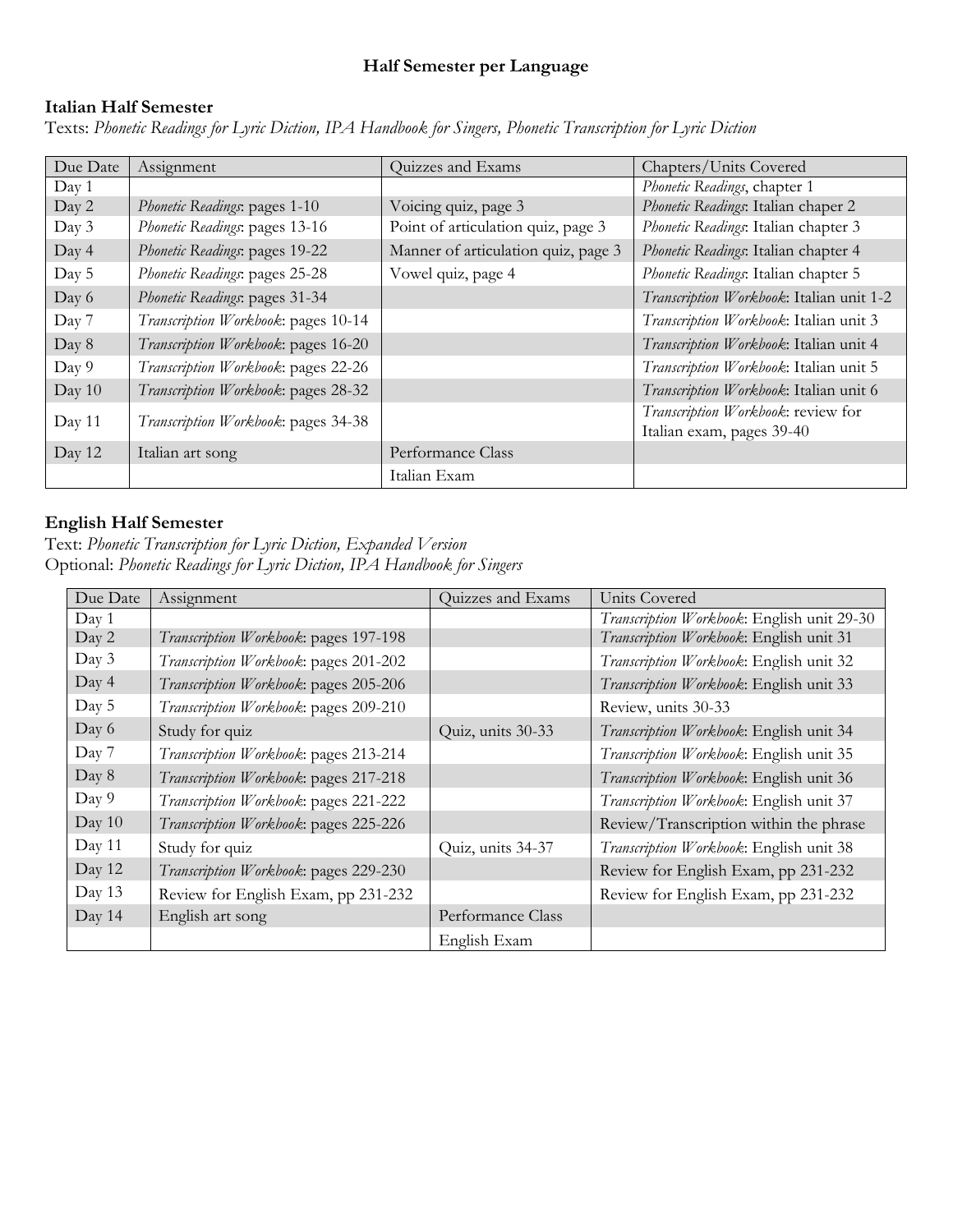# **German Half Semester**

| Due Date | Assignment                          | Quizzes and Exams    | Chapters/Units Covered                                 |
|----------|-------------------------------------|----------------------|--------------------------------------------------------|
| Day 1    |                                     |                      | Phonetic Readings, German, chapter 1, closed vowels    |
| Day 2    | Phonetic Readings: pages 37-40      | Voicing quiz, page 3 | Phonetic Readings: German, chapter 2, open vowels      |
| Day 3    | Phonetic Readings: pages 43-46      | Point quiz, page 3   | Phonetic Readings: German, chapter 3, consonants       |
| Day 4    | Phonetic Readings: pages 49-52      | Manner quiz, p 3     | Phonetic Readings: German, chapter 4, mixed vowels     |
| Day 5    | Phonetic Readings: pages 53-60      | Vowel quiz, page 4   | Phonetic Readings: German, chapter 5, diphthongs       |
| Day 6    | Phonetic Readings: pages 63-68      |                      | Transcription Workbook, Unit 7, Introduction           |
| Day 7    | Transcription Workbook, pages 42-48 |                      | Transcription Workbook, Unit 8, German front vowels    |
| Day 8    | Transcription Workbook, pages 50-54 |                      | Transcription Workbook, Unit 9, German back vowels     |
| Day 9    | Transcription Workbook, pages 56-60 |                      | Transcription Workbook, Unit 10, German mixed vowels   |
| Day 10   | Transcription Workbook, pages 62-66 |                      | Transcription Workbook, Unit 11, German diphthongs     |
| Day 11   | Transcription Workbook, pages 68-72 |                      | Transcription Workbook, Unit 12, German consonants     |
| Day 12   | Transcription Workbook, pages 74-78 |                      | Transcription Workbook, Unit 13, prefixes and suffixes |
| Day 13   | Transcription Workbook, pages 80-87 |                      | Transcription Workbook, Review, pages 89-90            |
| Day 14   | German Review, pages 89-90          |                      | Review                                                 |
| Day 15   | German art song                     | Performance Class    |                                                        |
|          |                                     | German Exam          |                                                        |

Texts: *Phonetic Readings for Lyric Diction, IPA Handbook for Singers, Phonetic Transcription for Lyric Diction*

Abbreviate the German half semester by combining days 1-2 and 6-7:

#### **French Half Semester**

Texts: *Phonetic Readings for Lyric Diction, IPA Handbook for Singers, Phonetic Transcription for Lyric Diction*

| Due Date | Assignment                              | Quizzes and Exams                   | Chapters/Units Covered               |
|----------|-----------------------------------------|-------------------------------------|--------------------------------------|
| Day 1    |                                         |                                     | Phonetic Readings, French ch. 1 & 2  |
| Day 2    | Phonetic Readings: pages 71-74, 77-80   | Point of articulation quiz, page 3  | Phonetic Readings: French ch. 3 & 4  |
| Day 3    | Phonetic Readings: pages 83-86, 89-92   | Manner of articulation quiz, page 3 | Phonetic Readings: French ch. 5 & 6  |
| Day 4    | Phonetic Readings: pages 95-98, 101-104 | Vowel quiz, page 4                  | Phonetic Readings: French chapter 7  |
| Day 5    | Phonetic Readings: pages 107-110        |                                     | Transcription Workbook, unit 14 & 15 |
| Day 6    | Transcription Workbook, pages 92-104    |                                     | Transcription Workbook, unit 16      |
| Day 7    | Transcription Workbook, pages 106-110   |                                     | Transcription Workbook, unit 17      |
| Day 8    | Transcription Workbook, pages 112-116   |                                     | Transcription Workbook, unit 18      |
| Day 9    | Transcription Workbook, pages 118-122   |                                     | Transcription Workbook, unit 19      |
| Day 10   | Transcription Workbook, pages 124-128   |                                     | Transcription Workbook, unit 20      |
| Day 11   | Transcription Workbook, pages 130-134   |                                     | Transcription Workbook, unit 21      |
| Day 12   | Transcription Workbook, pages 136-140   |                                     | Transcription Workbook, unit 22      |
| Day 13   | Transcription Workbook, pages 142-146   |                                     | Transcription Workbook, unit 23      |
| Day 14   | Transcription Workbook, pages 148-152   |                                     | Transcription Workbook, unit 24      |
| Day 15   | Transcription Workbook, pages 154-158   |                                     | Review, pages 159-160                |
| Day 16   | French Review, pages 159-160            |                                     | Review, pages 159-160                |
| Day 17   | French art song                         | Performance Class                   |                                      |
|          |                                         | French Exam                         |                                      |